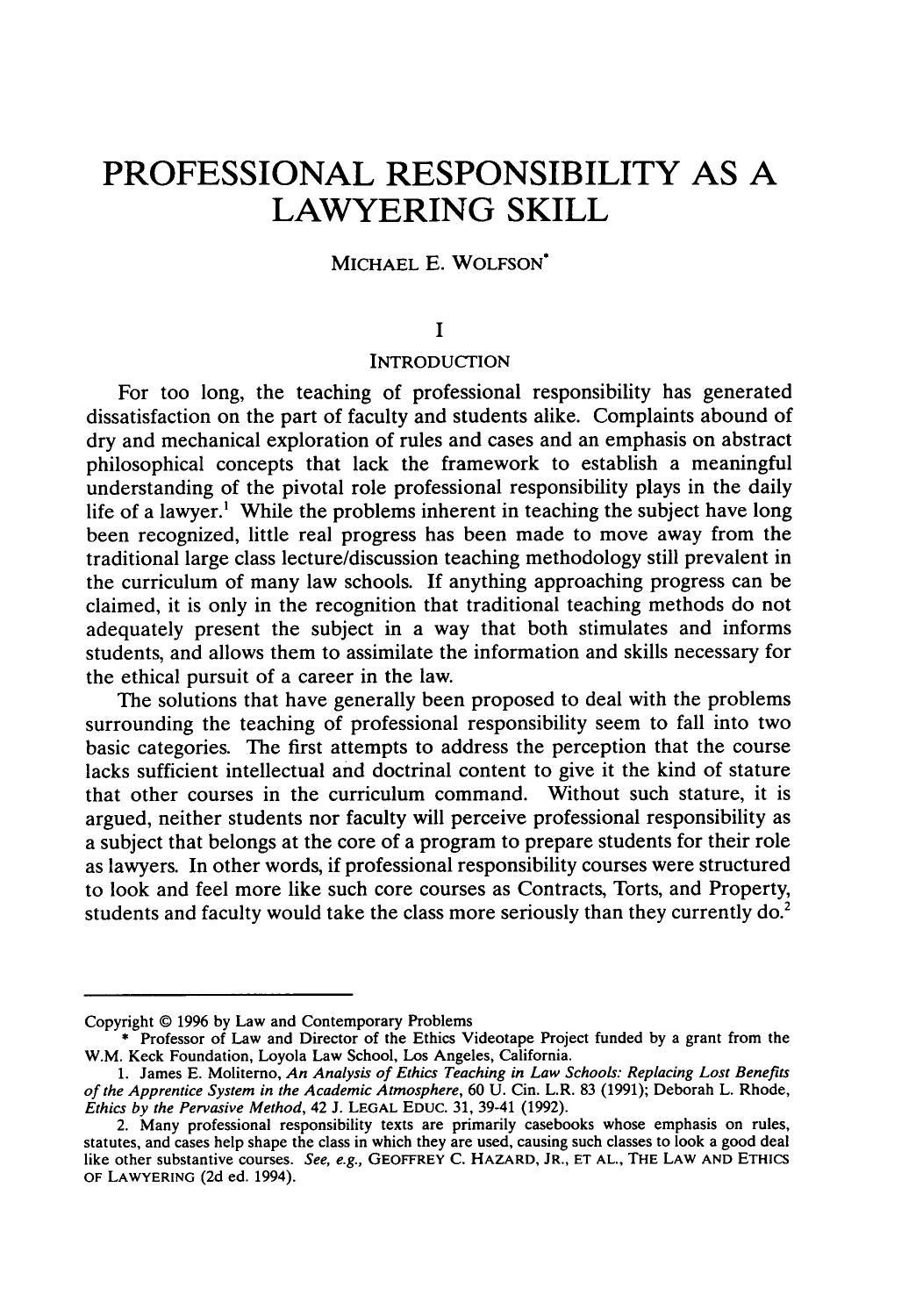The second approach to solving the problems inherent in teaching professional responsibility focuses primarily on selecting and using materials in the classroom that more realistically relate to the world in which the ethical principles of the profession are meant to function.3 Whether these materials are used in a class devoted entirely to professional responsibility or as part of a variety of substantive courses,<sup>4</sup> the materials themselves are considered the solution to the problem of student and teacher dissatisfaction. The actual methods used to bring those materials to bear on the instructional dialogue, however, have not undergone the kind of change that would appear warranted by the inability of the subject matter to stimulate an appreciation for the degree of ethical behavior that the profession and the public demand.

While there has been some tinkering with the methods used to teach professional responsibility, little has been done to respond to the need to teach the subject in a way that provides students with more than a mere sampling of rules and principles. Professional responsibility courses exist to prepare students to make the kind of moral and ethical choices they will be confronted with in a world where the practice of law has changed from a profession to something far closer to a business. Only if students can experience the contextual framework for the kind of significant ethical dilemmas they will face in practice can the subject of professional responsibility rise to a level comparable to classes that students believe, sometimes wrongly, are central to their education and the conduct of their professional lives after law school.

It has been suggested that professional responsibility, unlike other subjects, infuses virtually every course a student takes with a set of ethical principles that will define the permissible limits within which the particular subject matter of a course will eventually be applied in practice.<sup>5</sup> The so-called "pervasive method" for teaching ethics throughout the curriculum, while a nice idea, has remained a subject for academic debate, without significant practical implementation in the curriculum of most law schools. And even if the pervasive method were implemented, it would do little to convey to students the role ethical principles will play in the conduct of their professional lives. Whether the subject of professional responsibility is taught in a separate course or as part of a variety of courses, it generally remains today an abstract subject in which analysis and doctrinal discussion convey the impression that, in the world of lawyering, there is time for dispassionate reflection before ethical decisions need to be made. Since far too often nothing could be further from the truth, little has been achieved with this teaching approach other than an exploration of subject matter disconnected from reality. Such an exploration suggests that resolving ethical questions is simply a matter of interpreting rules in ways that

<sup>3.</sup> **RICHARD A.** ZITRIN **& CAROL** M. **LANGFORD, LEGAL ETHICS IN** THE PRACTICE OF **LAW 3 (1995).**

<sup>4.</sup> The pervasive approach to teaching professional responsibility is discussed at length in Rhode, supra note 1, at 50-56.

**<sup>5.</sup>** DEBORAH **L.** RHODE **& DAVID LUBAN, LEGAL** ETHICS **1** (2d ed. 1995).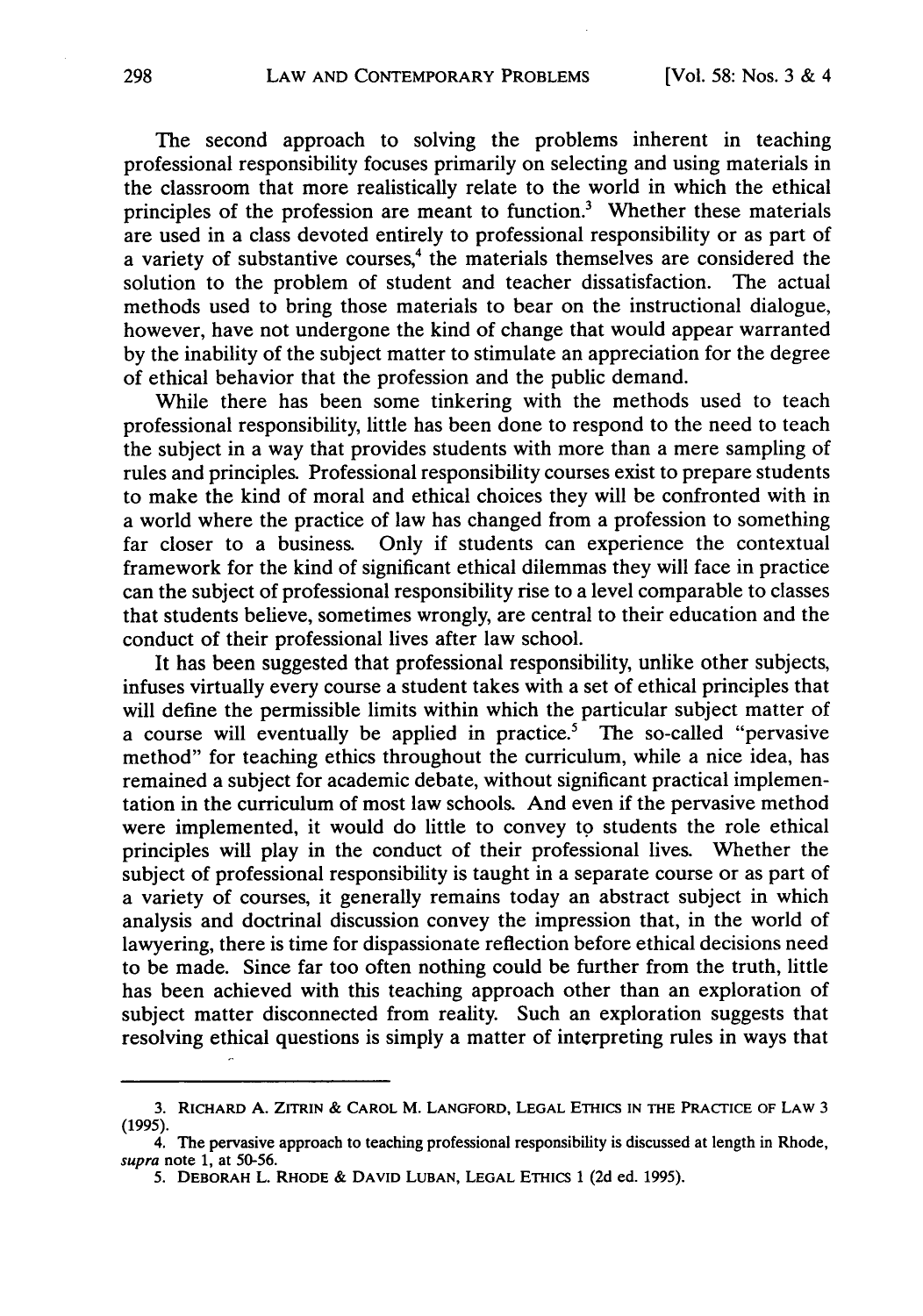wring whatever meaning from their language the student wishes. Issues of responsibility to clients, to courts, to third parties, and to the public are lost in the disembodied discussion of rules and principles, even when nudged toward reality by combining case law with the use of problem-solving exercises.

The effort to convince students and faculty of the pivotal importance of professional responsibility by casting the class in the image of so-called core courses has not yielded the kind of results the effort has sought to achieve. Professional Responsibility remains the step-child of law school curricula.<sup>6</sup> retaining its status as a required course primarily because the American Bar Association ("ABA") accreditation standards impose such a required status on any school wishing to avail itself of ABA accreditation.7 While the effort to select teaching materials that inject a semblance of reality into the learning experience has helped in the quest to stimulate a greater appreciation for the subject of ethics, it is only a halfway measure on the road to exposing students to an area of law that will pervade their entire legal careers.

II

## THE LOYOLA METHOD OF **FULL** INTEGRATION

Over a decade ago, in an attempt to move beyond mere tinkering with the way professional responsibility is taught, Loyola Law School, Los Angeles, restructured the way it taught the subject by creating a class that fully integrated ethics and lawyering skills into a single required course.

#### A. Specifics of the Course

Since 1984, every student at Loyola has been required to take a course that explores the related subjects of client interviewing, client counseling, and legal negotiation, as well as the subject of professional responsibility.8 The decision to combine these subjects resulted from the simple observation that most ethical issues arise in the context of the representation of a client, and that, while some ethical issues could potentially be anticipated, many arise unexpectedly, much as evidentiary issues arise at trial.9 Unless students acquire a sensitivity to a wide range of underlying ethical rules and principles, they may fail to recognize

<sup>6.</sup> Rhode, *supra* note **1,** at 40 (citing Dale C. Moss, *Out of Balance: Why Can't Law Schools Teach Ethics?,* **STUDENT** LAW., Oct. 1991, at 19).

<sup>7.</sup> Standard 302(a)(iv) of the ABA Standards for the Accreditation of Law Schools mandates that all students take instruction in professional responsibility.

<sup>8.</sup> The course is titled Ethics, Counseling, and Negotiation. It is a four-unit, single semester class that meets twice per week, and it must be taken during the students' second year. This requirement allows students to build on knowledge gained in their first-year classes by having them apply the substantive law of torts, contracts, property, and criminal law to the client-oriented simulations used to teach lawyering skills and professional responsibility.

<sup>9.</sup> Some law schools teach Evidence in combination or close association with Trial Advocacy in order to give students a contextual framework in which to learn the substantive law of evidence. For example, Temple University School of Law offers a year-long, ten-unit class that integrates the teaching of evidence, trial advocacy, and professional responsibility.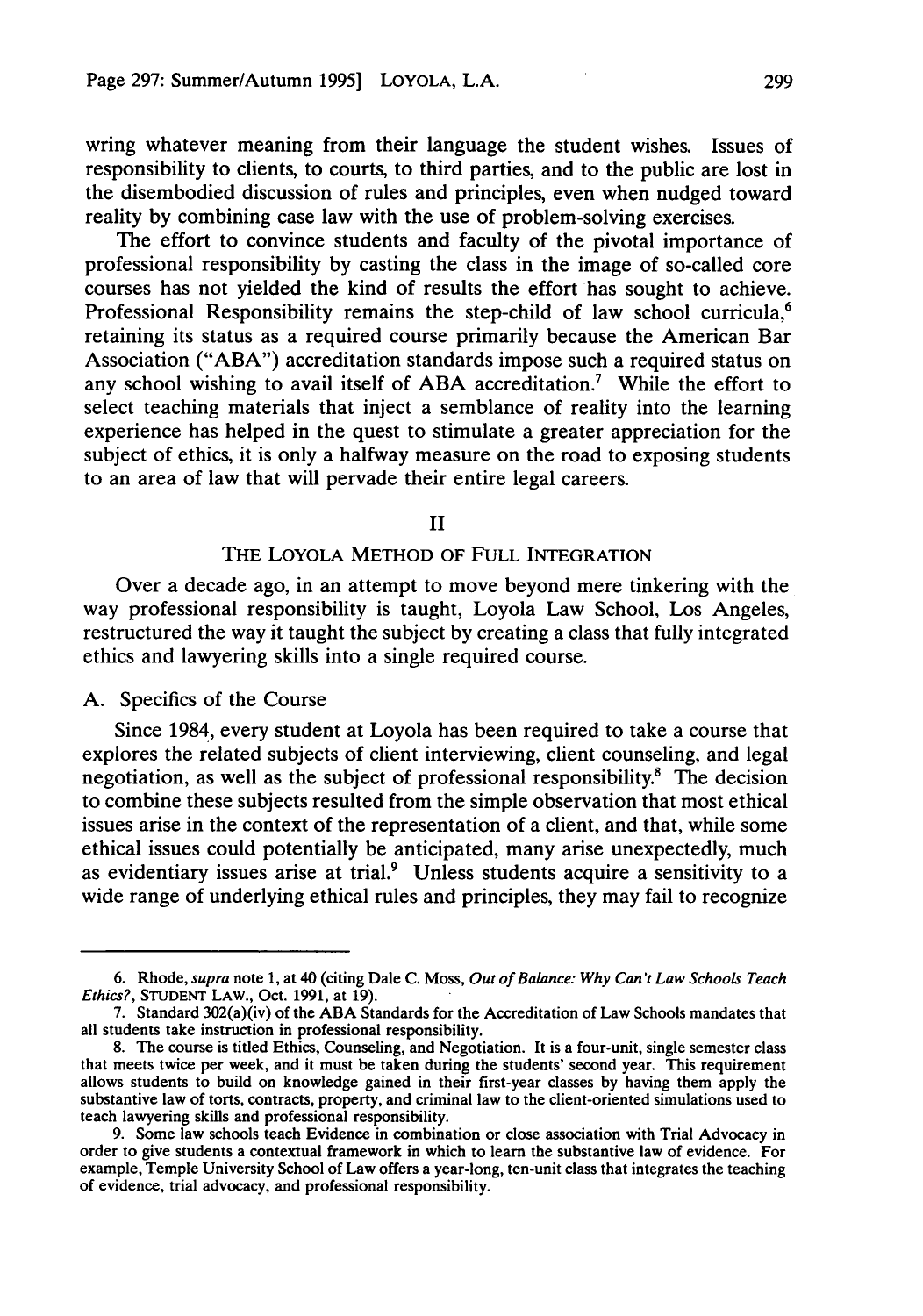and deal with an issue when it initially arises. Like a missed objection at trial, the damage is done when a failure to recognize an ethical issue prevents a lawyer from addressing it at the moment of its inception. And the damage done is not only to the client's interests, but to those of the lawyer as well.

The decision to combine ethics with lawyering skills also recognized that if the contextual framework for the conduct of a lawyer's professional activities is omitted from the approach used to teach ethics, the course becomes another law school class devoted to extended discussion of doctrine, rules, and interpretive opinions. The student moves through the usual cycle of reading assignments followed by extended class discussion conveying the impression that, like other problems brought to a lawyer by a client, professional responsibility is a subject that can be considered at length in an atmosphere of intellectual rigor and objective analysis. While such an approach to resolving ethical questions is certainly preferable, there is often in practice neither the time nor the absence of personal involvement necessary for leisurely objective analysis. Teaching the subject without the perspective students will confront in reality is like teaching trial advocacy solely by the lecture method, or training medical students without exposing them to patients. The introduction of the contextual framework not only infuses the learning experience with a healthy dose of reality, but also gives the subject matter an immediacy and importance that it lacks in the rarefied academic environment of traditional classroom presentations.

Loyola's combined Ethics/Lawyering Skills course is structured in a way that fully integrates both skills and professional responsibility throughout the course. The emphasis is continually on the interconnection between ethics and the skills necessary to deal effectively with a client and the reason a client is in need of legal services. The course begins with a general discussion of the lawyer's role in society and the relationship between a lawyer's personal values and his or her responsibilities as a legal professional. It then addresses potential ethical issues inherent in the initial formation of the lawyer-client relationship, such as advertising and solicitation, competency, communication, confidentiality, fees, and obligations regarding the need to represent unpopular or indigent clients. Having explored these areas primarily through problem-solving, the course proceeds to the subject of client interviewing, particularly initial client interviews. The skill of interviewing is explored using both live and video simulation materials. Ethical issues involving the areas already explored in class are liberally sprinkled throughout the exercises, and students must handle them as they would in the real world. It is one thing to analyze an assigned problem from the comfortable perspective of a homework assignment, but quite another to face the issue across a desk from a client. Students initially tend to find the experience difficult and a bit frightening, but, with repeated exposure to the contextual framework offered by simulating the environment of law practice, they come to appreciate the pivotal role the rules of professional responsibility play in virtually every aspect of a lawyer's professional life. The experience also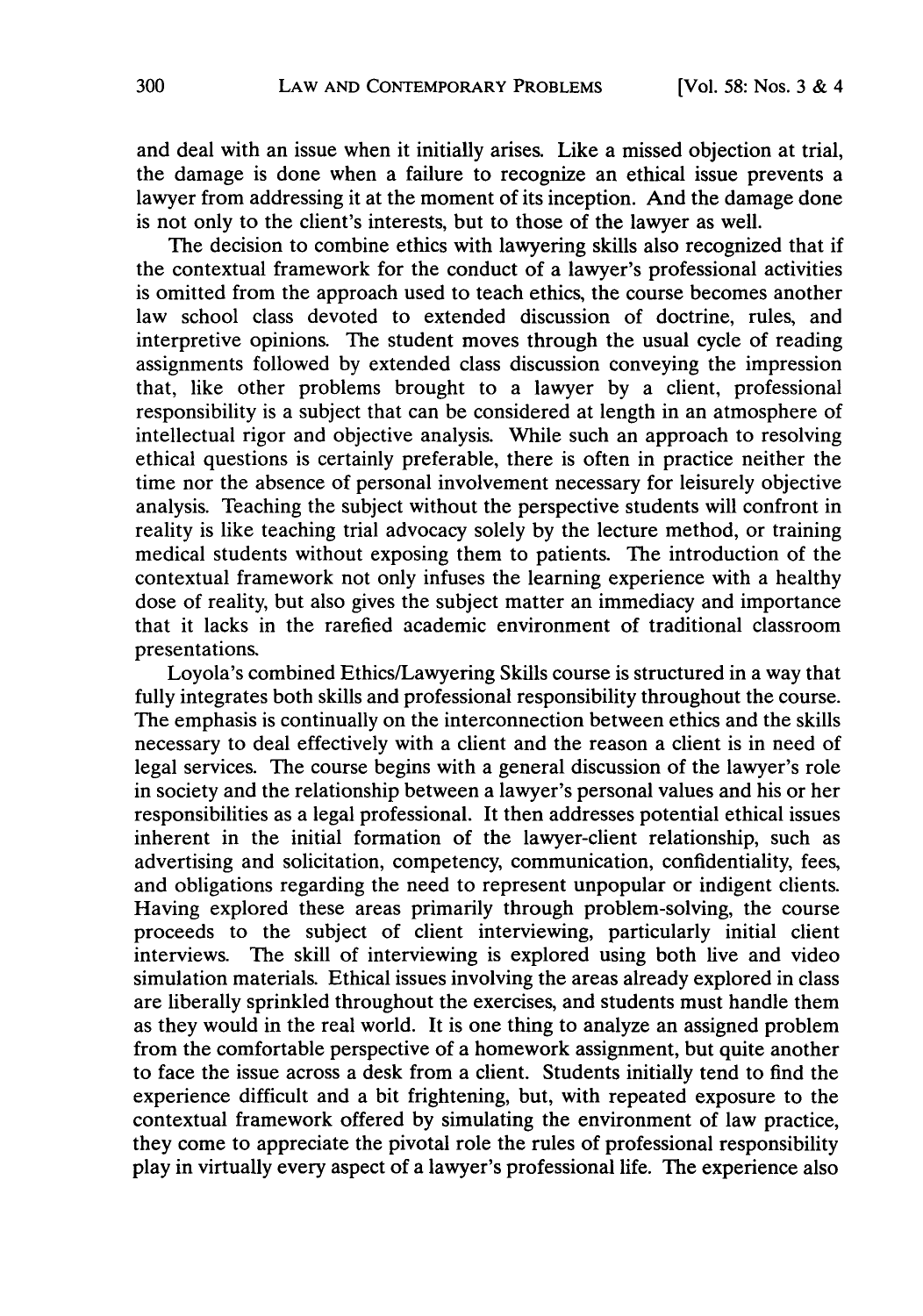reinforces the notion that ethical rules must be understood to a degree that allows a lawyer on a virtually instantaneous basis, to recognize the existence of potential ethical issues and to prevent those issues from being "resolved" through inadvertent inaction. Much as in the trial context where evidentiary objections are concerned, a lawyer must have a sufficient grasp of the rules of professional responsibility to make the kinds of decisions that often arise with little or no warning and require immediate attention.

After the interviewing segment of the class is completed, the course shifts to ethical issues that might arise during the representation itself and covers such areas as conflicts, withdrawal, the roles of the client and the lawyer in the decisionmaking process, the relationship of partners and associates while engaged in representing a client, communication, and confidentiality. This is followed by an exploration of the client-counseling process, in which the student observes and participates in a series of simulated and live exercises that are well-laced with related ethical issues. This same approach is used to explore resolution of a client's problem through negotiation, where students not only engage in extended exercises, but also confront a variety of ethical issues in the process.

The key to the ultimate effectiveness of the course has been the full integration of both skills and ethics throughout the class so that students quickly move from more traditional methods of examining ethical rules and principles to the use of that knowledge in the context of actual lawyer/client and lawyer/lawyer interactions. While the two ends of the process—traditional exploration of substantive material and live exposure to the lawyering environment-offer few teaching problems, the middle ground of quickly and effectively transitioning students from traditional study methods to full and immediate use of newly acquired knowledge presents the greatest challenge. It is in this area that the W.M. Keck Foundation's grant to Loyola Law School was focused.

As those who teach professional responsibility are well aware, materials that effectively simulate ethical issues in a real-world environment are few in number and often model a world in which most issues are far too obvious and, for students raised on television, about as realistic as an old-fashioned melodrama. While many Professional Responsibility instructors have taken to taping segments from popular television shows to pique student interest, the representations these segments present are often seriously distorted, predicated as they are on the need to entertain. To remedy these problems, Loyola produced two videotapes entitled "Professional Responsibility in Practice" to assist students in making the transition from the study of ethical rules to the application of those rules in the realistic environment of law practice.<sup>10</sup> One

<sup>10.</sup> The videotapes are used to give students the opportunity to apply ethical rules and principles on a realistic, real-time basis. Shown in class with little or no advance warning of the issues that might arise, students are asked, at strategic points in the videotape, to discuss the actual and potential ethical issues, how they could or should be handled, and whether the lawyers in the videos addressed the issues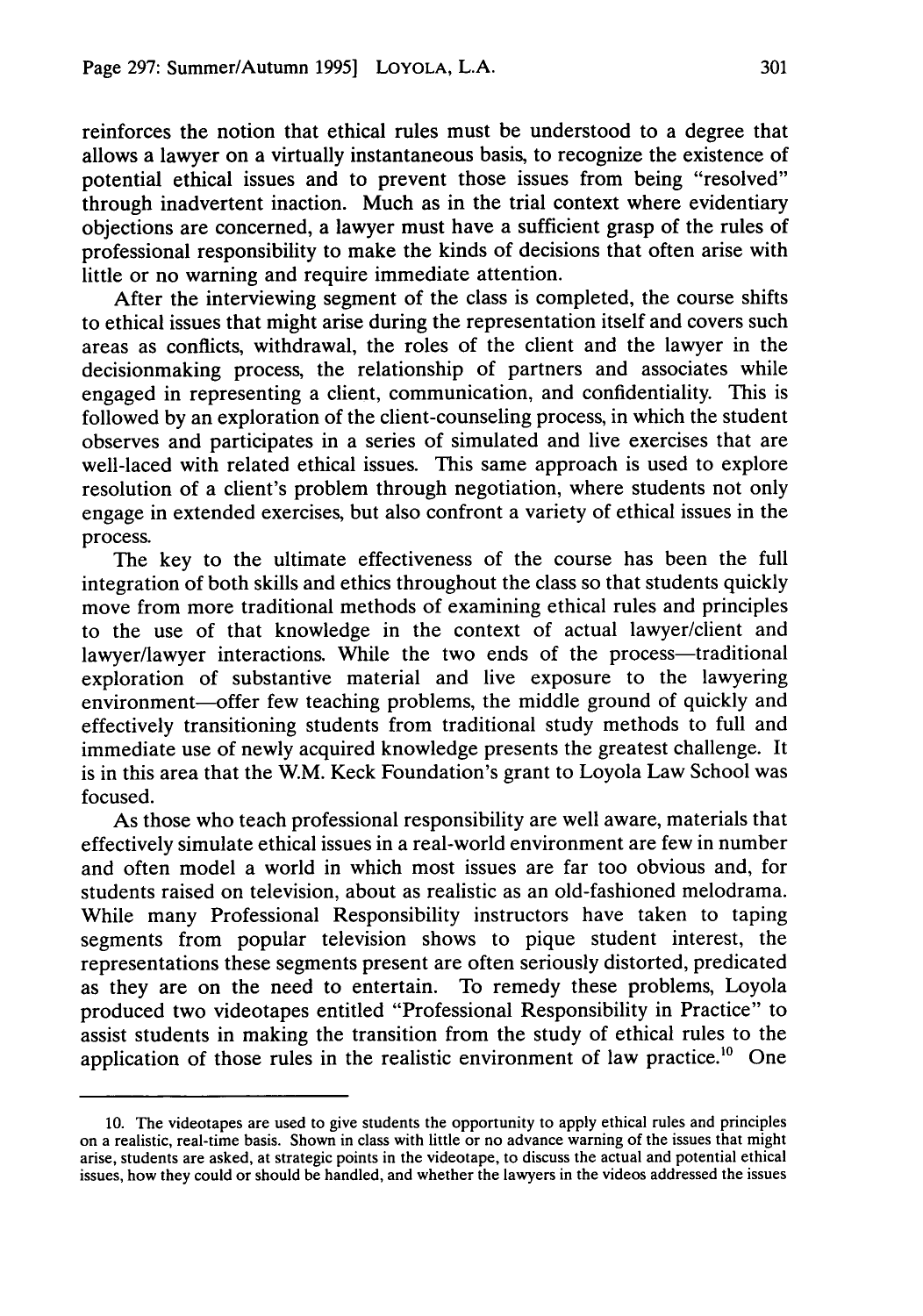of the videotapes depicts activities in a civil case and the other depicts activities in a criminal case. The preparation and production of both simulations utilized an advisory committee made up of legal and educational professionals, whose goal was to make each video as true to the reality of the lawyering experience as possible. The issues presented in the videos are often far from obvious, arising as they do when a lawyer is faced with a variety of competing business and professional pressures. The need to resolve what appears to be more pressing legal matters often masks the importance of identifying and dealing with potential ethical issues. Every effort has been made to realistically depict the legal environment in order to demonstrate the need for both a mastery of the principles of professional responsibility and constant vigilance in applying those principles on an immediate basis. Without such a recognition, students will not understand the critical role professional responsibility plays in the working life of a lawyer and will remain unconvinced that ethics is a subject that stands at the very core of their professional training.

# B. An Illustration From the Videotape Materials

An example from one of the videotapes illustrates how an appreciation for the role professional responsibility plays in practice can be fostered while helping students make the transition from the study of rules and principles to the application of those rules in practice. The video, which focuses on a civil matter, begins with three investors coming to a lawyer to discuss ways in which to structure their relationship to not only achieve their investment goals, but also protect their financial interests. The investment they wish to make involves purchasing a small seaside hotel and renovating it to become a profitable resort. They agree on a corporate form, and the investment is undertaken. Three years later, the investment is apparently successful and the lawyer has been asked to come to the hotel ostensibly to discuss a workers' compensation matter. Before the investor who manages the resort on a day-to-day basis is ready to discuss the problem for which the lawyer was summoned, he enthusiastically leads the lawyer on a tour of the property, showing off what the investors have accomplished and describing what they hope to accomplish in the future.

The conversation is amiable, informal, and appears purely social in nature. The workers' compensation matter is raised only after the tour is completed. Some time after the meeting, a serious legal problem arises for which the tour and amiable social conversation become a significant factor. The content of that conversation and the relationship between the lawyer and the managing investor raise the specter that the lawyer may have breached a number of ethical responsibilities by failing to recognize and confront potentially significant legal issues hinted at by the managing investor during the tour of the resort. The point to be made for students, besides providing them an opportunity to analyze the potential legal and ethical issues involved, is that regardless of the nature

in an appropriate manner, given the circumstances.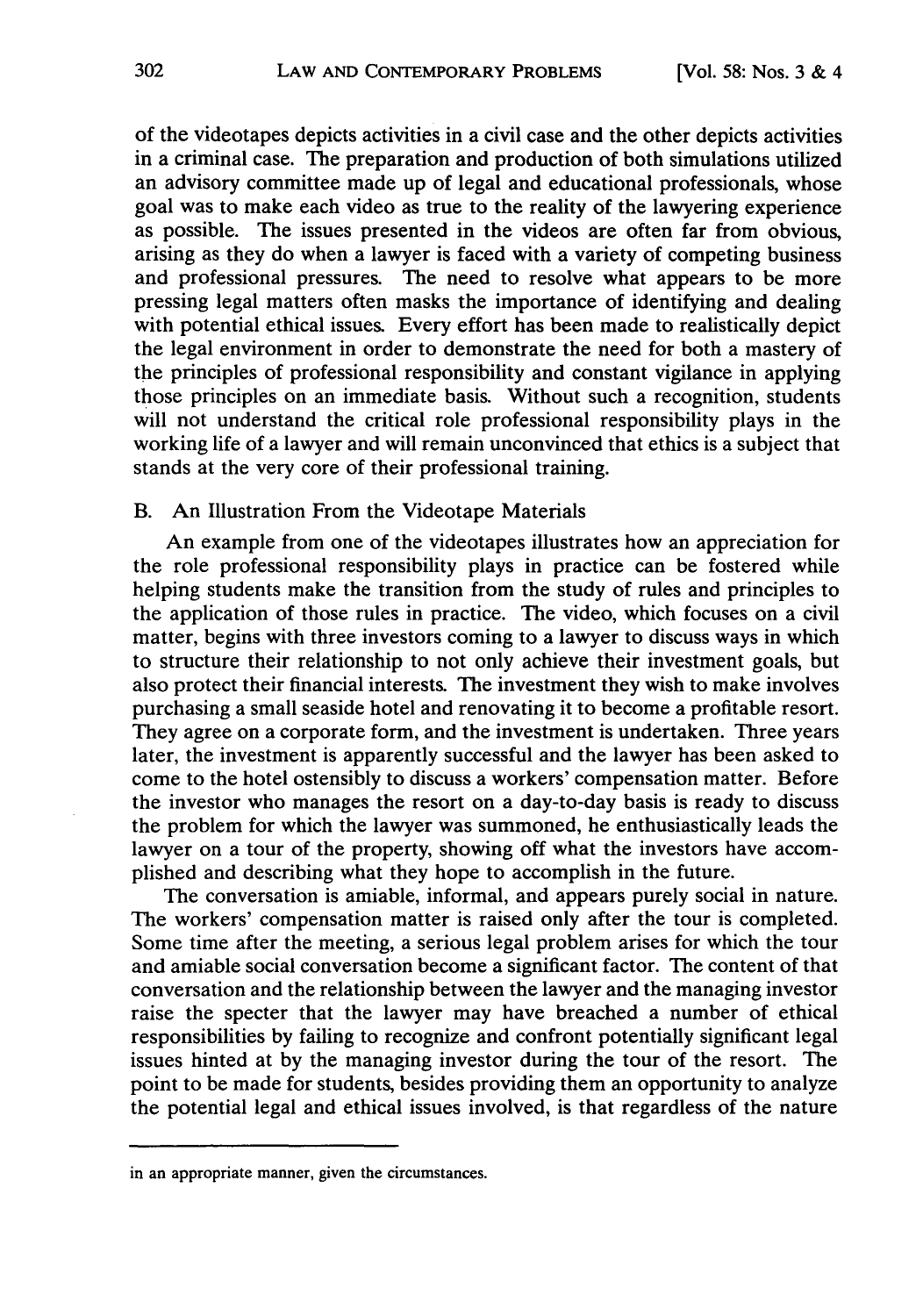of an interaction, a lawyer's duties and responsibilities can potentially extend to every contact with a client, regardless of its apparent context. The revelation that the conversation between the lawyer and the managing investor before the worker's compensation problem was addressed could be classified as a lawyer/client consultation, effectively illustrates the ongoing nature of a lawyer's ethical responsibilities to a client.

#### C. Faculty and Student Reaction

The course has received a mixed reaction over the twelve years it has been taught as a staple of Loyola's curriculum. Traditional faculty often express suspicion of the class since it teaches substantive materials in what might be considered an unorthodox way. To some degree, this suspicion is imparted to students, who quickly come to believe that unless a course looks and feels like more traditional law school classes, it cannot be of importance to their legal training. In addition, students are uncomfortable when they first approach the course because it requires them to deal with mock clients in a pressure-filled environment where ethical issues can arise unexpectedly, the client interaction is infused with all the limitations inherent in human communication, the time available to deal with the client's problem is limited, and the entire process is subject to the reward or detriment of a grade. In other words, a modeling of the life students have come to law school to prepare for. Even with all the suspicion and reluctance, though, the educational experience offered by the course is usually eye-opening for the students and gratifying for the instructor.

Experience demonstrates that, in their live simulations, students initially focus on a client's legal problems to the exclusion of all else, a clear by-product of the issue-spotting nature of legal education. However, after brief exposure to the simulated environment of law practice, students quickly come to appreciate the way ethical dilemmas pervade every aspect of their role as lawyers. Students then recognize that without a thorough grounding in basic ethical principles and vigilance throughout the process of representing a client, ethical decisions will be made for them by the forces of circumstance. This is particularly true when ethical issues are masked by the students' overriding desire to identify and resplve the clients' legal problems. Once students recognize the pervasiveness of the ethical component of representing a client, they begin to try to anticipate ethical issues based on the nature and circumstances surrounding the particular representation they have been asked to undertake. As the representation unfolds, they also begin to look for signals that might alert them to unanticipated ethical issues. Through such contextual simulations, students come to appreciate a dimension of lawyering that does not fully emerge from more traditional methods of teaching professional responsibility.